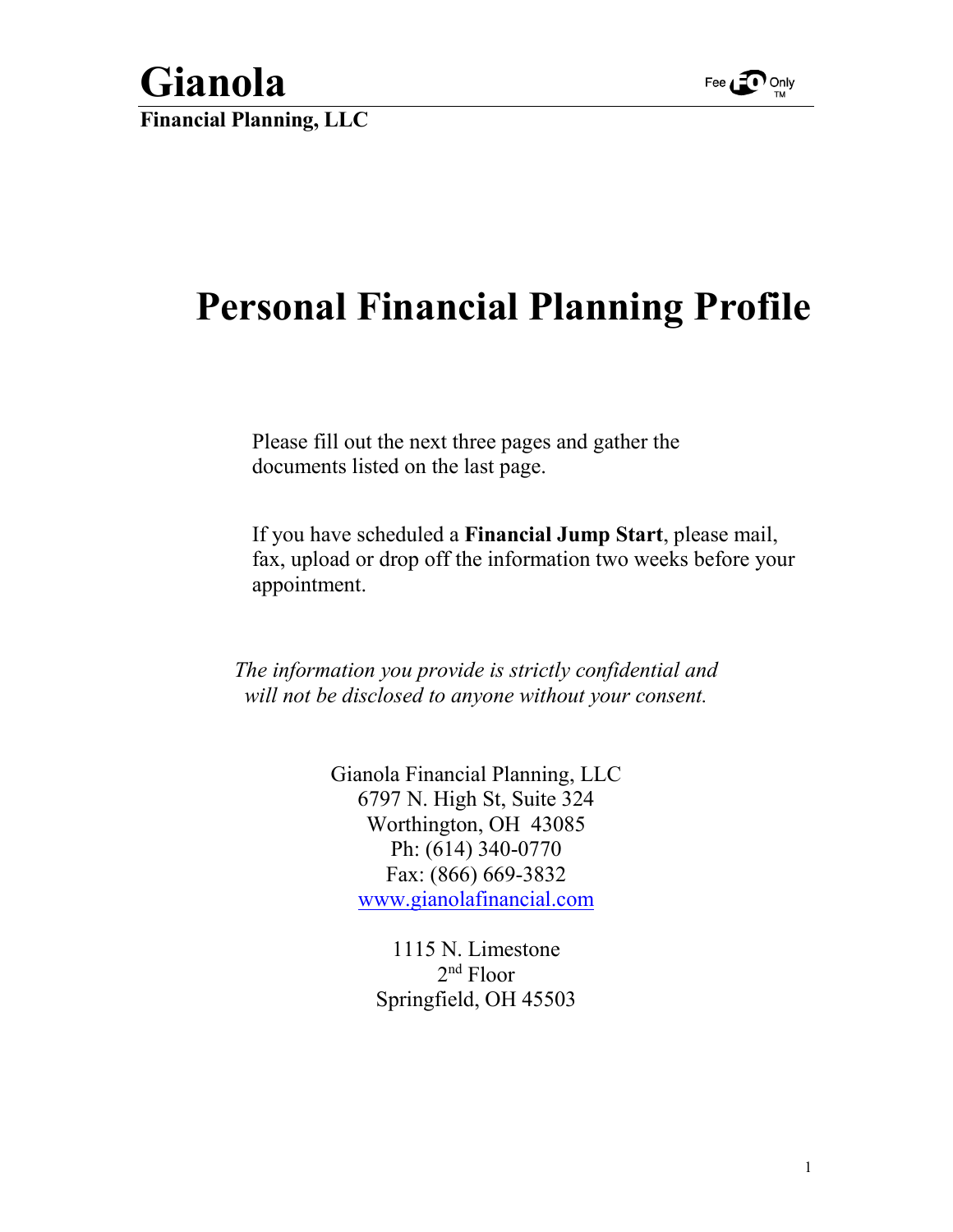## **Personal Financial Planning Profile**

| <b>General Information</b>                                      |                                                          | Today's date:                                                                                              |  |  |
|-----------------------------------------------------------------|----------------------------------------------------------|------------------------------------------------------------------------------------------------------------|--|--|
|                                                                 |                                                          |                                                                                                            |  |  |
|                                                                 |                                                          | <b>Birth Date:</b><br><u> 1989 - Johann Barn, mars ann an t-Amhain</u>                                     |  |  |
|                                                                 |                                                          |                                                                                                            |  |  |
| Phone Numbers: ____________________(home)                       |                                                          | <u> 1989 - Johann Stoff, amerikansk politiker (d. 1989)</u><br>$\qquad \qquad \qquad \qquad \text{(cell)}$ |  |  |
|                                                                 |                                                          |                                                                                                            |  |  |
|                                                                 |                                                          | How did you hear about us?                                                                                 |  |  |
|                                                                 |                                                          | Please check one: $\Box$ Single $\Box$ Married $\Box$ Divorced $\Box$ Widowed $\Box$ Other                 |  |  |
| Children:                                                       | Name                                                     | <b>Birthdate</b>                                                                                           |  |  |
|                                                                 |                                                          |                                                                                                            |  |  |
|                                                                 | <b>Client</b>                                            | <b>Co-Client</b>                                                                                           |  |  |
| Please check: □ Employed □ Self-Employed                        | Retired                                                  | Employed Self-Employed<br>Retired                                                                          |  |  |
|                                                                 |                                                          |                                                                                                            |  |  |
| <b>Financial Planning Priorities and Goals</b>                  |                                                          |                                                                                                            |  |  |
| What are your three most important financial concerns or goals? |                                                          |                                                                                                            |  |  |
|                                                                 |                                                          |                                                                                                            |  |  |
|                                                                 |                                                          |                                                                                                            |  |  |
| 2.                                                              | <u> 1989 - Johann John Stein, marwolaethau (b. 1989)</u> |                                                                                                            |  |  |
|                                                                 |                                                          |                                                                                                            |  |  |
| 3.                                                              |                                                          |                                                                                                            |  |  |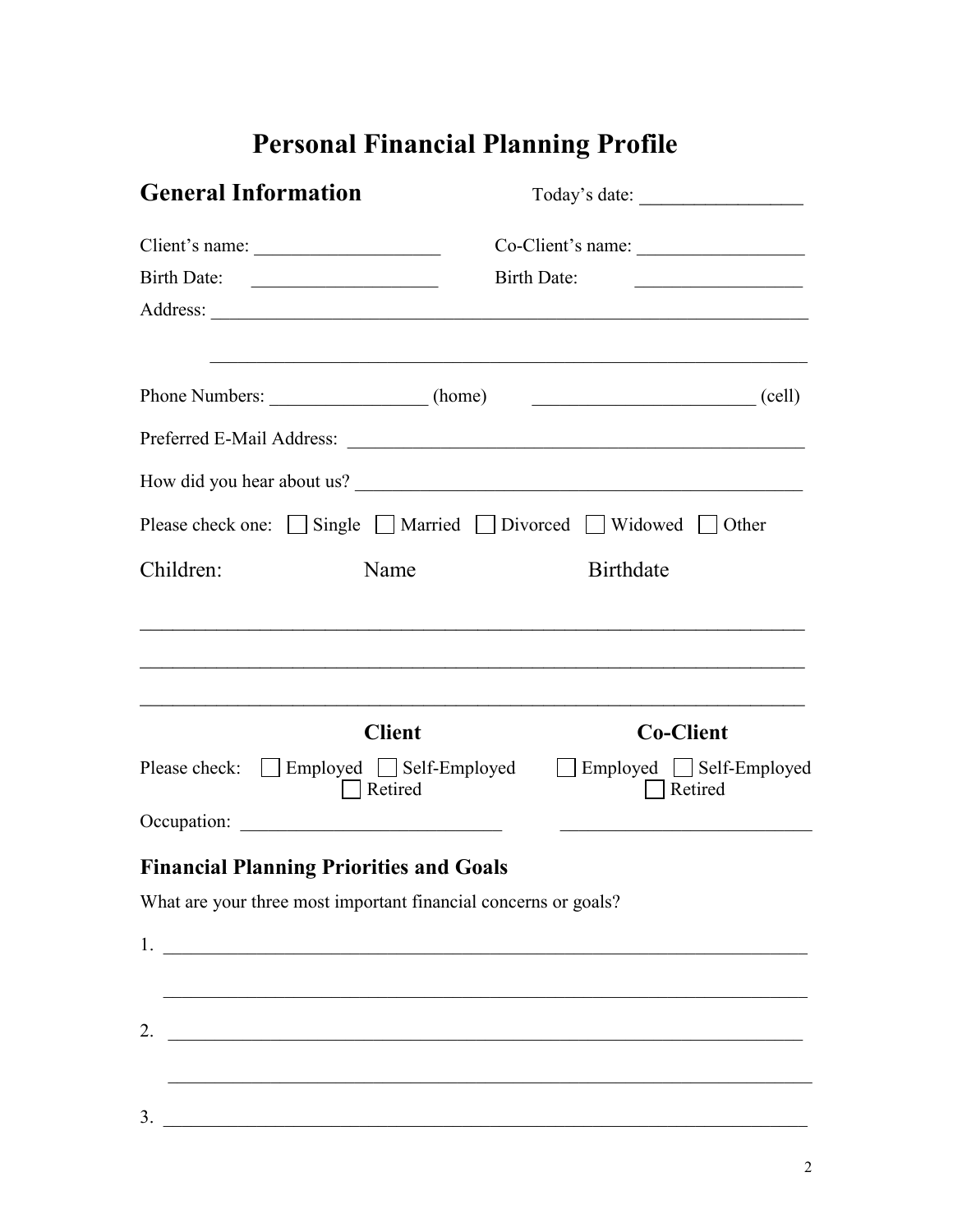|                                                                                                                                                                                                                                                                                                                                                                                                               |                             | <b>ASSET INTOI MATION</b> Please estimate the value of the following:                       |                                                                          |
|---------------------------------------------------------------------------------------------------------------------------------------------------------------------------------------------------------------------------------------------------------------------------------------------------------------------------------------------------------------------------------------------------------------|-----------------------------|---------------------------------------------------------------------------------------------|--------------------------------------------------------------------------|
| Checking, Savings/CD, Money Market Funds                                                                                                                                                                                                                                                                                                                                                                      |                             |                                                                                             | $\frac{\text{S}}{\text{S}}$                                              |
| Retirement Accounts (IRA's, 401(k)'s 403(b)'s, etc.)                                                                                                                                                                                                                                                                                                                                                          |                             |                                                                                             | $\frac{\text{S}}{\text{S}}$                                              |
| Your Home $\quad \text{\_}$                                                                                                                                                                                                                                                                                                                                                                                   |                             | Other Real Estate                                                                           | $\sim$                                                                   |
| Stocks, Bonds \$                                                                                                                                                                                                                                                                                                                                                                                              |                             | <b>Mutual Funds</b>                                                                         | $\sim$                                                                   |
| Other Assets \$                                                                                                                                                                                                                                                                                                                                                                                               |                             |                                                                                             |                                                                          |
|                                                                                                                                                                                                                                                                                                                                                                                                               |                             | <b>Liability Information</b> Please estimate the value of the following:                    |                                                                          |
| Primary Mortgage                                                                                                                                                                                                                                                                                                                                                                                              | $\sim$                      | Other Mortgages                                                                             | $\sim$                                                                   |
| <b>Installment Loans</b>                                                                                                                                                                                                                                                                                                                                                                                      | $\sim$                      | Credit Cards                                                                                | $\qquad \qquad \text{\normalsize $s$} \underline{\qquad \qquad \qquad }$ |
| Other Liabilities                                                                                                                                                                                                                                                                                                                                                                                             | $\sim$                      |                                                                                             |                                                                          |
| <b>Annual Earned Income</b>                                                                                                                                                                                                                                                                                                                                                                                   |                             |                                                                                             |                                                                          |
| Salary(ies)                                                                                                                                                                                                                                                                                                                                                                                                   | $\sim$                      | Commission                                                                                  | $\frac{\text{S}}{\text{S}}$                                              |
| <b>Bonus</b>                                                                                                                                                                                                                                                                                                                                                                                                  | $\sim$                      | Other Income                                                                                | $\sim$                                                                   |
| Is income fairly uniform and reliable?                                                                                                                                                                                                                                                                                                                                                                        |                             | $\blacksquare$ Yes<br>N <sub>o</sub>                                                        |                                                                          |
| <b>Contributions</b>                                                                                                                                                                                                                                                                                                                                                                                          |                             |                                                                                             |                                                                          |
|                                                                                                                                                                                                                                                                                                                                                                                                               |                             | Are you contributing on a regular basis to a retirement plan such as $401(k)$ , $403(b)$ or |                                                                          |
| deferred compensation, or to an IRA?                                                                                                                                                                                                                                                                                                                                                                          |                             | $\blacksquare$ Yes                                                                          | $\vert$   No                                                             |
| <b>Life Insurance</b>                                                                                                                                                                                                                                                                                                                                                                                         |                             |                                                                                             |                                                                          |
| How much life insurance do you have?                                                                                                                                                                                                                                                                                                                                                                          |                             |                                                                                             |                                                                          |
| Client                                                                                                                                                                                                                                                                                                                                                                                                        | $\frac{\text{S}}{\text{S}}$ | $Co-Client \quad $ \_\_$                                                                    |                                                                          |
| <b>Wills</b>                                                                                                                                                                                                                                                                                                                                                                                                  |                             |                                                                                             |                                                                          |
| Do you have a will(s)? $\frac{1}{\sqrt{1-\frac{1}{\sqrt{1-\frac{1}{\sqrt{1-\frac{1}{\sqrt{1-\frac{1}{\sqrt{1-\frac{1}{\sqrt{1-\frac{1}{\sqrt{1-\frac{1}{\sqrt{1-\frac{1}{\sqrt{1-\frac{1}{\sqrt{1-\frac{1}{\sqrt{1-\frac{1}{\sqrt{1-\frac{1}{\sqrt{1-\frac{1}{\sqrt{1-\frac{1}{\sqrt{1-\frac{1}{\sqrt{1-\frac{1}{\sqrt{1-\frac{1}{\sqrt{1-\frac{1}{\sqrt{1-\frac{1}{\sqrt{1-\frac{1}{\sqrt{1-\frac{1}{\sqrt{$ |                             |                                                                                             |                                                                          |
|                                                                                                                                                                                                                                                                                                                                                                                                               |                             |                                                                                             |                                                                          |
|                                                                                                                                                                                                                                                                                                                                                                                                               |                             | Please continue                                                                             |                                                                          |

 $\overline{\phantom{a}}$  ,  $\overline{\phantom{a}}$  ,  $\overline{\phantom{a}}$  ,  $\overline{\phantom{a}}$  ,  $\overline{\phantom{a}}$  ,  $\overline{\phantom{a}}$  ,  $\overline{\phantom{a}}$  ,  $\overline{\phantom{a}}$  ,  $\overline{\phantom{a}}$  ,  $\overline{\phantom{a}}$  ,  $\overline{\phantom{a}}$  ,  $\overline{\phantom{a}}$  ,  $\overline{\phantom{a}}$  ,  $\overline{\phantom{a}}$  ,  $\overline{\phantom{a}}$  ,  $\overline{\phantom{a}}$ 

## **Asset Information** *Please estimate the value of the following:*